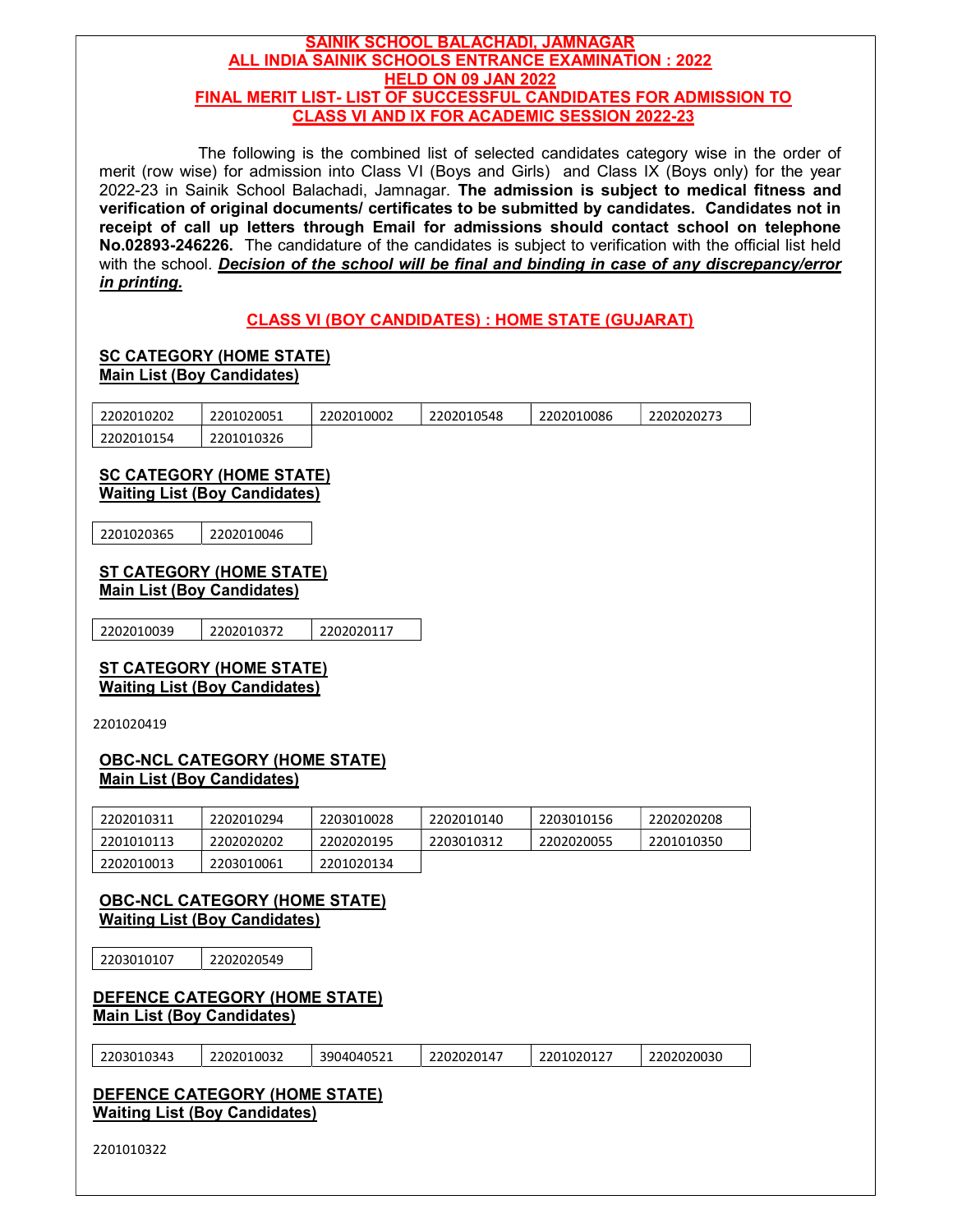## **GENERAL CATEGORY (HOME STATE)**<br>Main List (Boy Candidates)

| 2202020002 | 2203010013 | 2202020221 | 2201010284 | 2202010337 | 2203010036 |
|------------|------------|------------|------------|------------|------------|
| 2202020566 | 2202010482 | 2202010183 | 2201010098 | 2201020285 | 2202020586 |
| 2202010342 | 3904040496 | 2202020116 | 2202020008 | 2202020307 | 2201020110 |
| 2202020374 | 2202010553 | 2202010309 |            |            |            |

# GENERAL CATEGORY (HOME STATE) Waiting List (Boy Candidates)

2202010156 2202020132 2202020225

CLASS VI (BOY CANDIDATES) : OTHER STATES

#### SC CATEGORY (OTHER STATES) Main List (Boy Candidates)

3903020141 2201020048 2201020298

#### **SC CATEGORY (OTHER STATES)** Waiting List (Boy Candidates)

NO CANDIDATE AVAILABLE

#### ST CATEGORY (OTHER STATES) Main List (Boy Candidates)

3903010008

#### ST CATEGORY (OTHER STATES) Waiting List (Boy Candidates)

NO CANDIDATE AVAILABLE

#### OBC-NCL CATEGORY (OTHER STATES) Main List (Boy Candidates)

| 1508010177 | 1505010553 | 3904040510 | 2203010347 | 2201020358 | 3903010050 |
|------------|------------|------------|------------|------------|------------|
| 3002010004 |            |            |            |            |            |

#### OBC-NCL CATEGORY (OTHER STATES) Waiting List (Boy Candidates)

3905030177

#### DEFENCE CATEGORY (OTHER STATES) Main List (Boy Candidates)

3905030211 1511050317

DEFENCE CATEGORY (OTHER STATES) Waiting List (Boy Candidates)

3906010381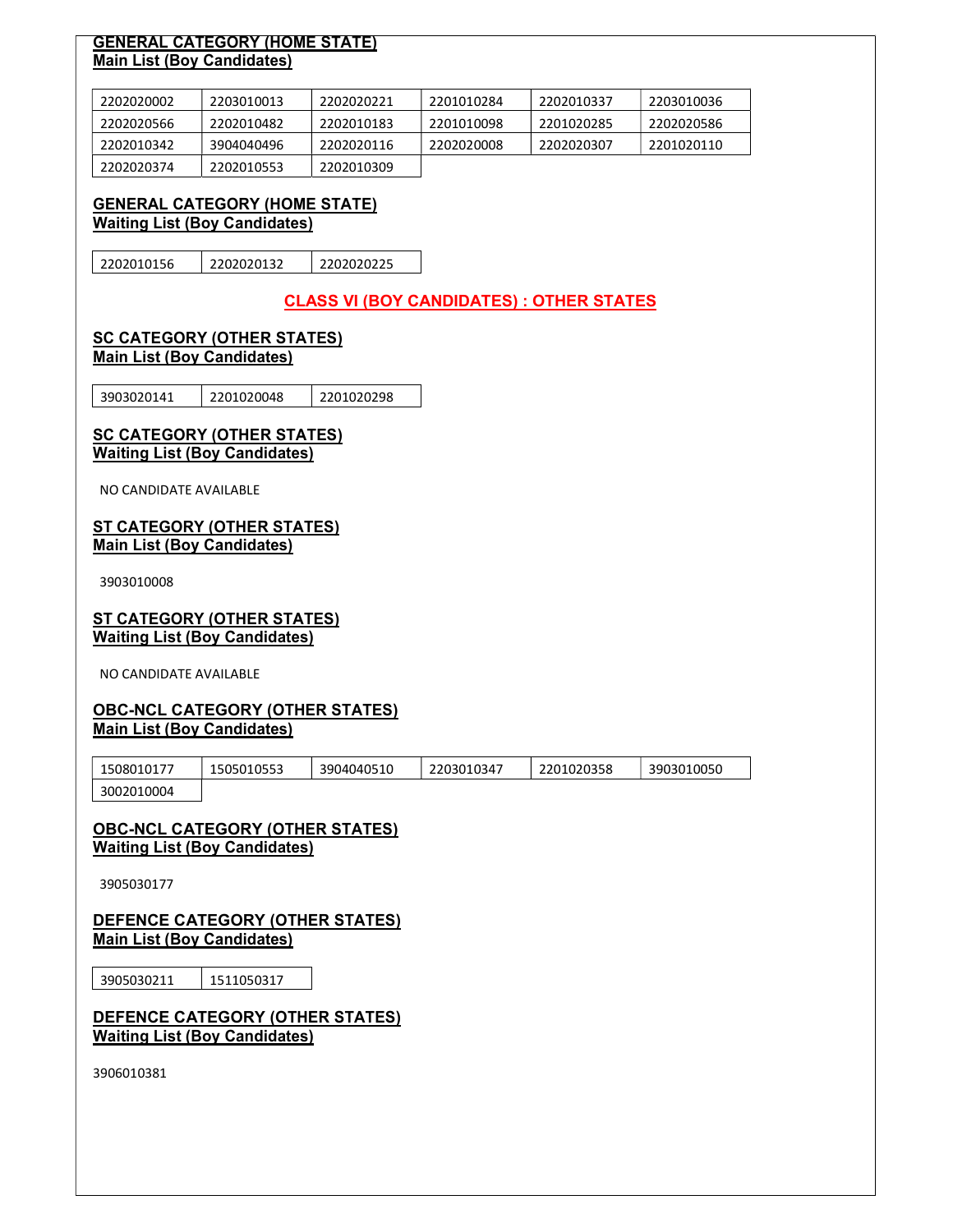#### GENERAL CATEGORY (OTHER STATES) Main List (Boy Candidates)

| 1208020136 | 3004020300 | 2201020268 | 1511040341 | 3901020170 | 2203010179 |
|------------|------------|------------|------------|------------|------------|
| 3114030160 | 4409010451 | 3101010296 | 2001040320 |            |            |

#### GENERAL CATEGORY (OTHER STATES) Waiting List (Boy Candidates)

2001030432 3114020194

## CLASS VI (GIRL CANDIDATES) : HOME STATE (GUJARAT)

## SC CATEGORY (HOME STATE)<br>Main List (Girl Candidates)

2202010529

**SC CATEGORY (HOME STATE)**<br>Waiting List (Girl Candidates)

2202020020

ST CATEGORY (HOME STATE)<br>Main List (Girl Candidates)

2202020269

ST CATEGORY (HOME STATE) Waiting List (Girl Candidates)

2201020371

OBC-NCL CATEGORY (HOME STATE) Main List (Girl Candidates)

2202010359

**OBC-NCL CATEGORY (HOME STATE)**<br>Waiting List (Girl Candidates)

2202020018

DEFENCE CATEGORY (HOME STATE) Main List (Girl Candidates)

2203010260

#### DEFENCE CATEGORY (HOME STATE) Waiting List (Girl Candidates)

2202020612

GENERAL CATEGORY (HOME STATE) Main List (Girl Candidates)

2201020209

**GENERAL CATEGORY (HOME STATE)**<br>Waiting List (Girl Candidates)

2201010351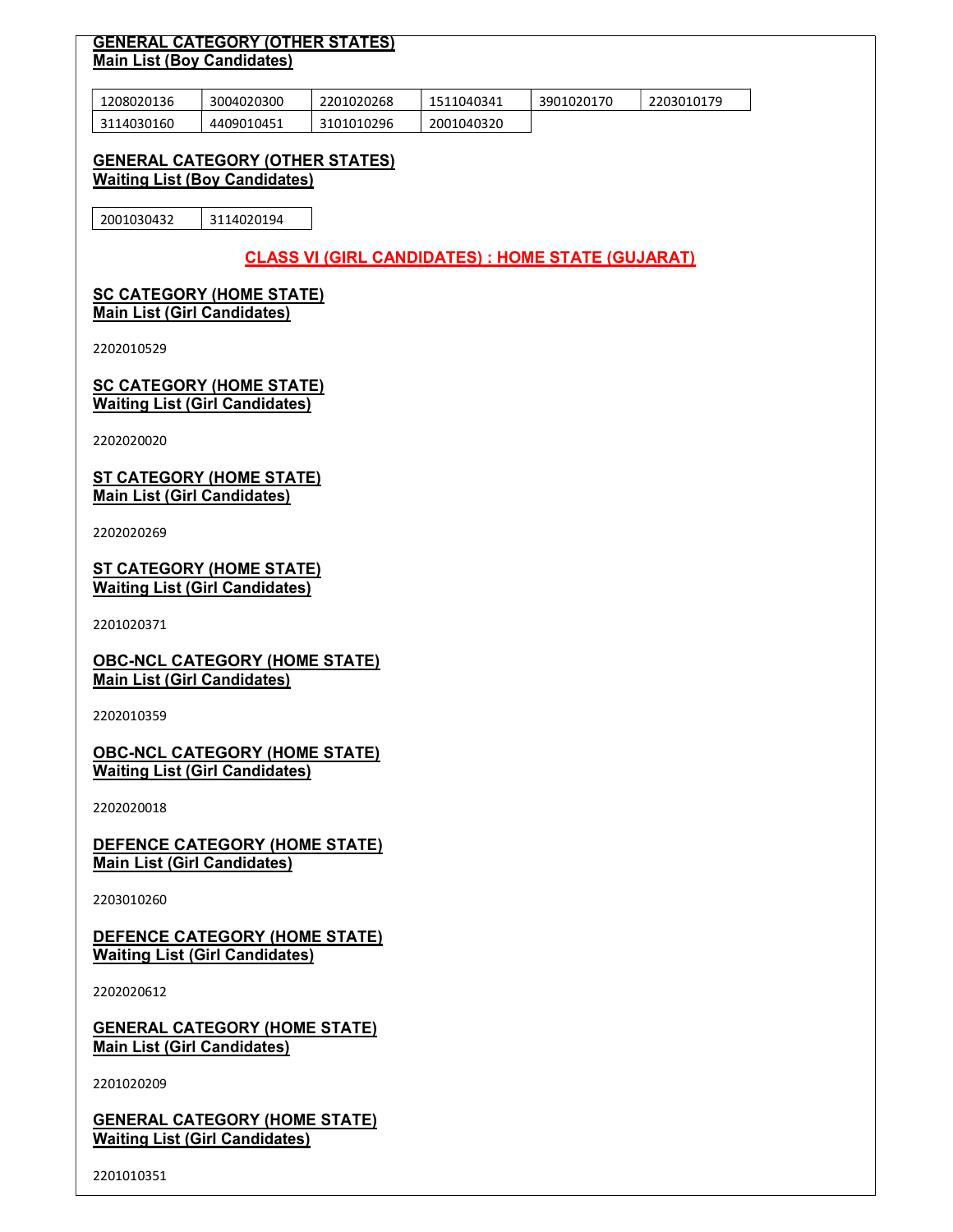### CLASS VI (GIRL CANDIDATES) : OTHER STATES

## SC CATEGORY (OTHER STATES)<br>Main List (Girl Candidates)

2203010337

**SC CATEGORY (OTHER STATES)**<br>Waiting List (Girl Candidates)

3905020135

ST CATEGORY (OTHER STATES)<br>Main List (Girl Candidates)

3903010117

ST CATEGORY (OTHER STATES) Waiting List (Girl Candidates)

3905020590

OBC-NCL CATEGORY (OTHER STATES) Main List (Girl Candidates)

1511060131

OBC-NCL CATEGORY (OTHER STATES) Waiting List (Girl Candidates)

3904030268

DEFENCE CATEGORY (OTHER STATES) Main List (Girl Candidates)

2001030025

DEFENCE CATEGORY (OTHER STATES) Waiting List (Girl Candidates)

2201020247

GENERAL CATEGORY (OTHER STATES) Main List (Girl Candidates)

2203010190

GENERAL CATEGORY (OTHER STATES) Waiting List (Girl Candidates)

4405020333

#### CLASS IX (BOY CANDIDATES) : HOME STATE (GUJARAT)

**SC CATEGORY (HOME STATE)** Main List (Boy Candidates)

2201017243 2201017262

SC CATEGORY (HOME STATE) Waiting List (Boy Candidates) 2201017248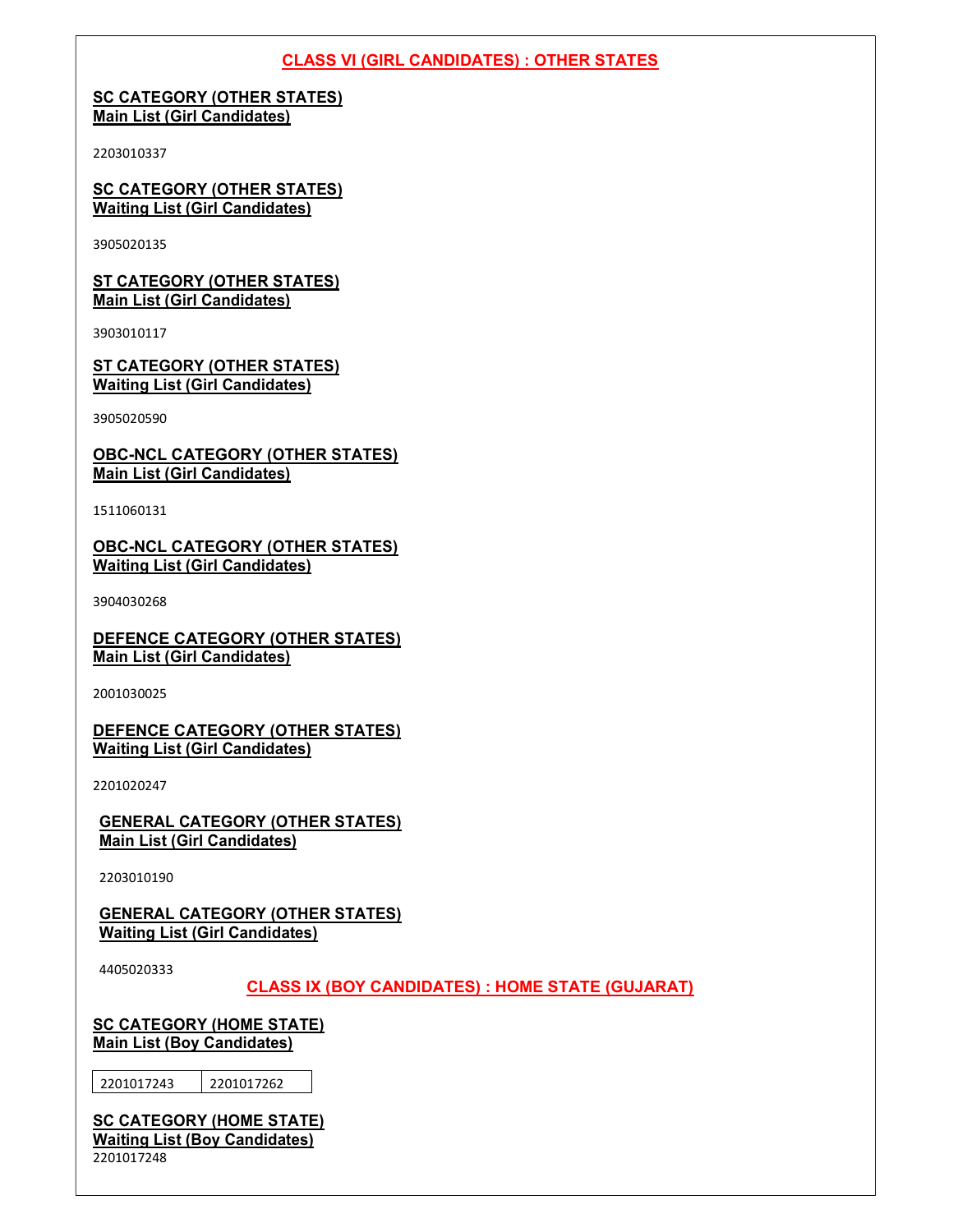#### ST CATEGORY (HOME STATE) Main List (Boy Candidates)

2202017129

#### **ST CATEGORY (HOME STATE)** Waiting List (Boy Candidates)

2201017108

## OBC-NCL CATEGORY (HOME STATE) Main List (Boy Candidates)

2202017142 2202017087 2201017181 2201017221

#### OBC-NCL CATEGORY (HOME STATE) Waiting List (Boy Candidates)

2201017163

#### DEFENCE CATEGORY (HOME STATE) Main List (Boy Candidates)

2201017197 4408017072

#### DEFENCE CATEGORY (HOME STATE) Waiting List (Boy Candidates)

2201017032

### GENERAL CATEGORY (HOME STATE) Main List (Boy Candidates)

| 2201017075 | 2201017134 | 2001017078 | 2201017164 | 2201017113 |
|------------|------------|------------|------------|------------|
|            |            |            |            |            |

#### GENERAL CATEGORY (HOME STATE) Waiting List (Boy Candidates

3904017571

## CLASS IX (BOY CANDIDATES) : OTHER STATES

#### SC CATEGORY (OTHER STATES) Main List (Boy Candidates)

3904017376

### SC CATEGORY (OTHER STATES) Waiting List (Boy Candidates)

3004017111

**ST CATEGORY (OTHER STATES)** Main List (Boy Candidates)

NO VACANCY

ST CATEGORY (OTHER STATES) Waiting List (Boy Candidates) NO VACANCY